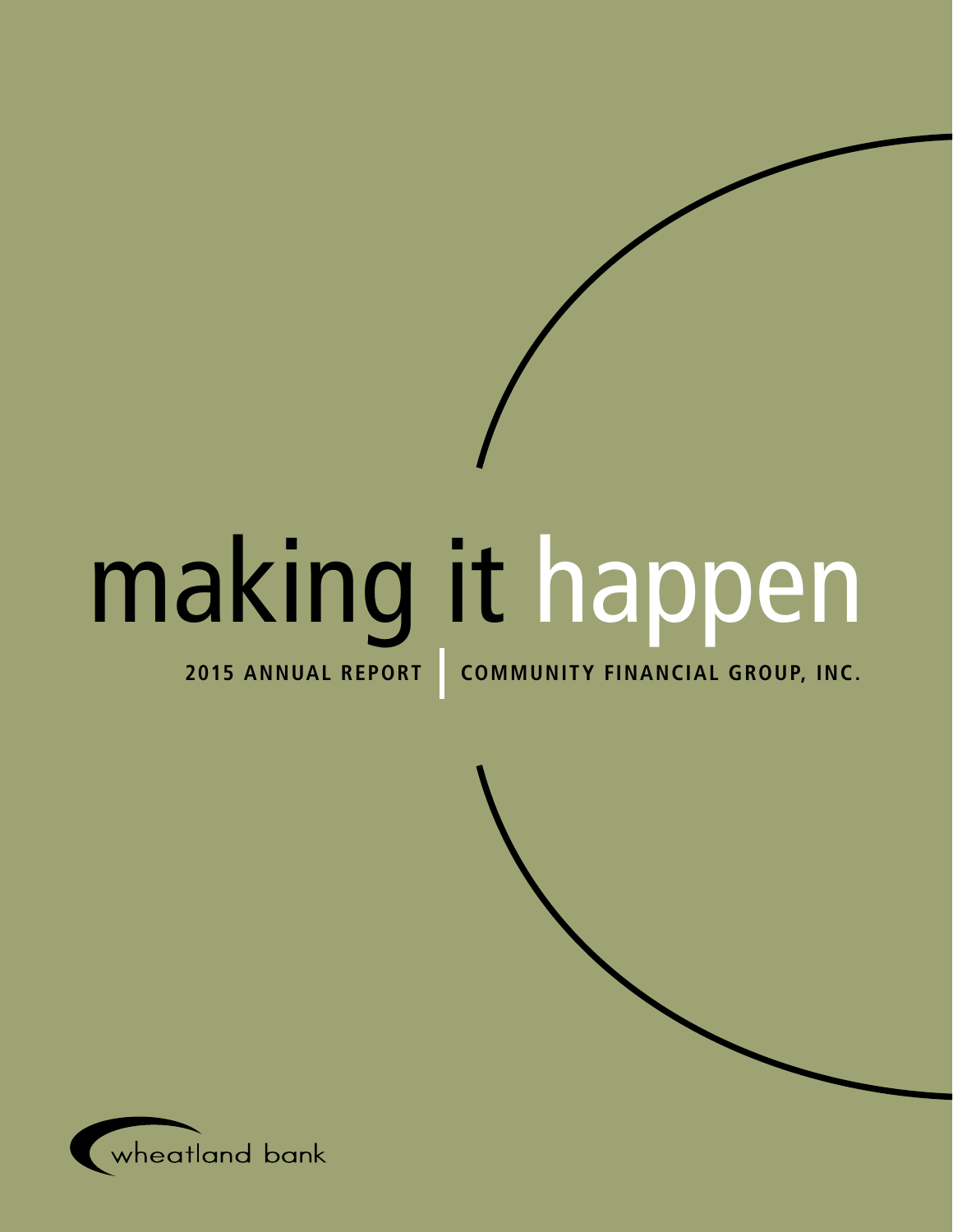# at Wheatland Bank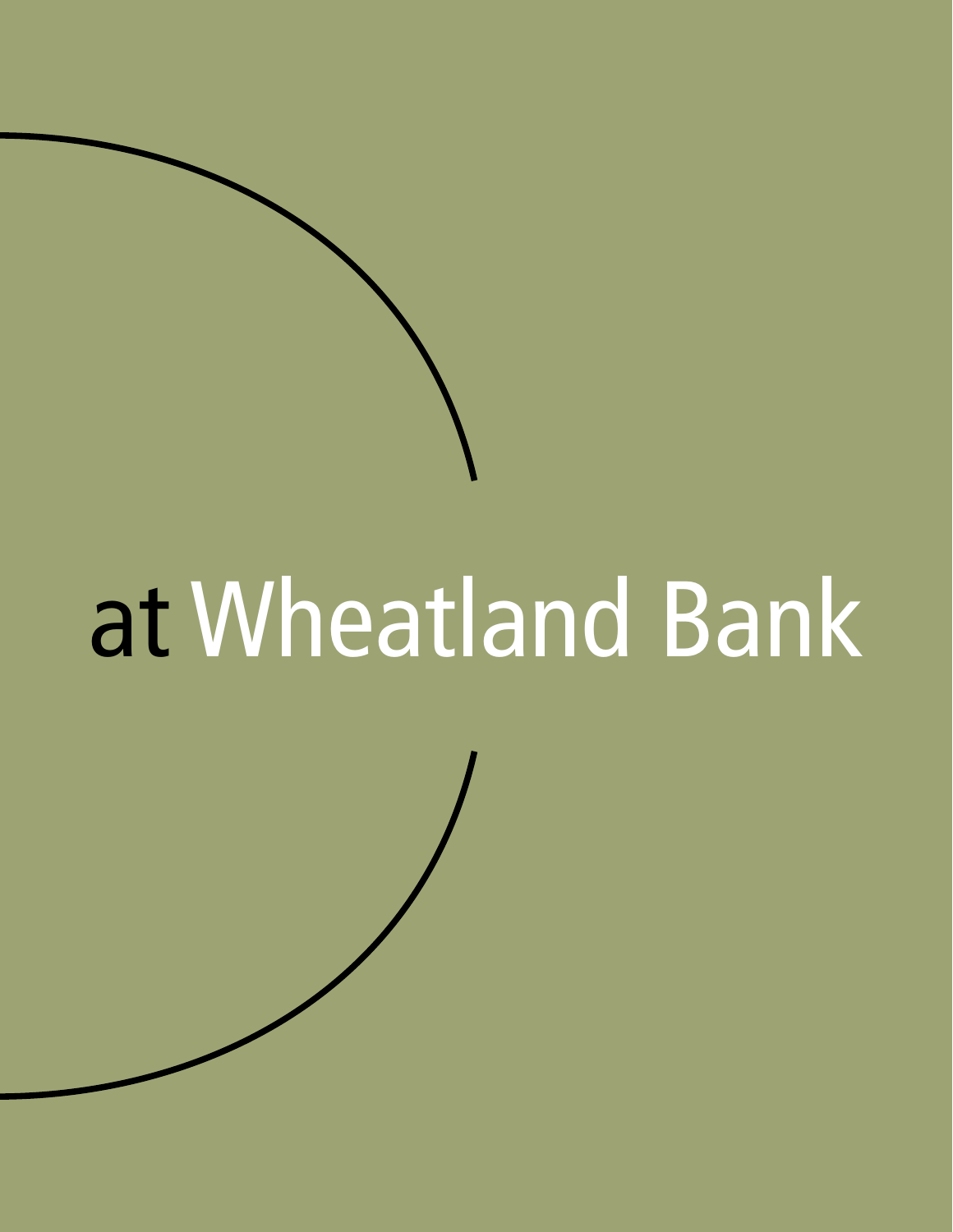

**Total Loans outstanding**



**CFG Net income**



wheatland bar

\$2.00 **earnings per share\***

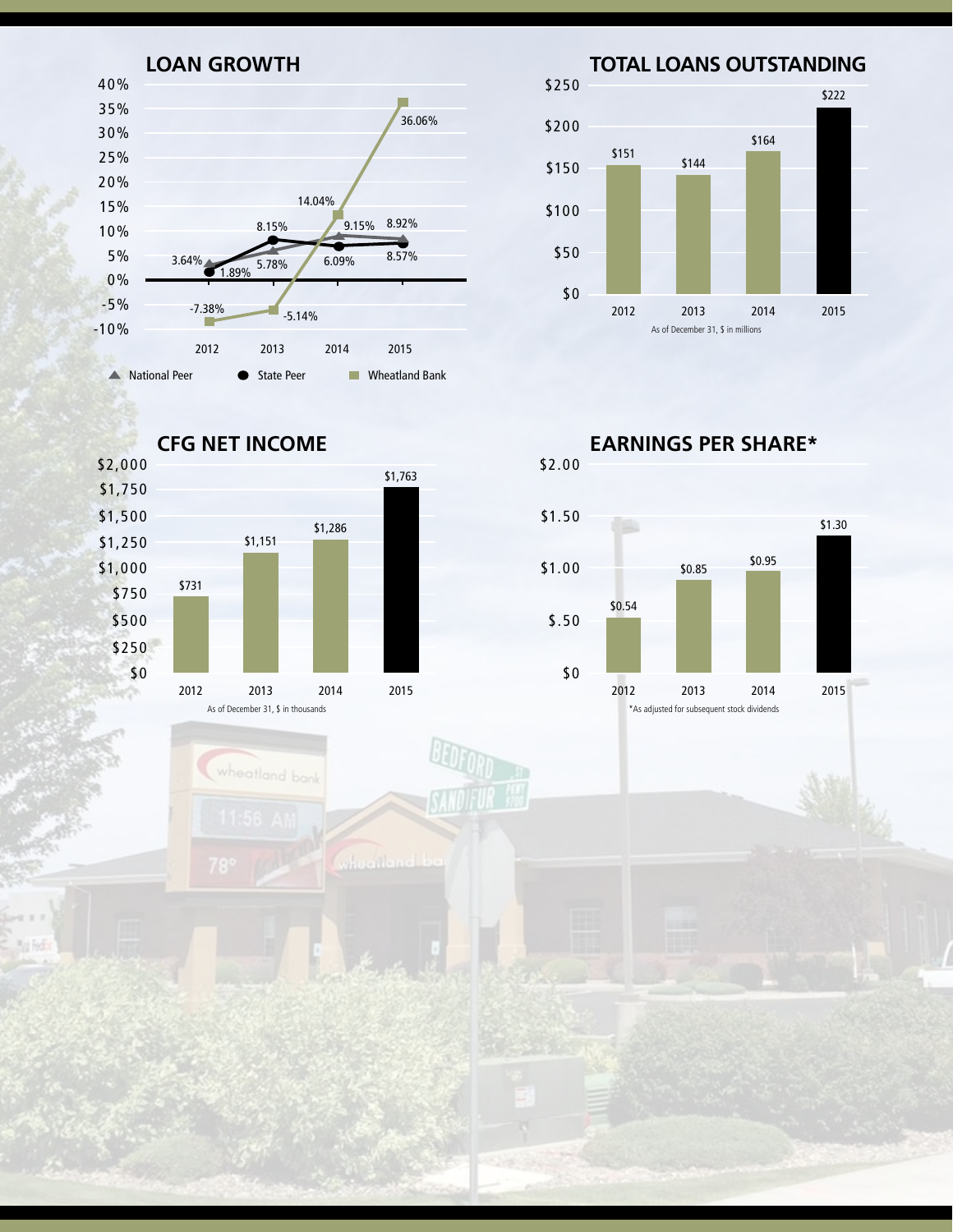To Our Shareholders

2015 has been a record breaking year for Wheatland Bank! The highlight was Wheatland Bank's expansion into the Tri-Cities market with the opening of our 14th full service community bank branch in Pasco on February 17, 2015. Our first year in the Tri-Cities generated an all time record level of bank wide loan growth of 35% for Wheatland, which was the highest percentage of organic loan growth of any bank in the state of Washington for 2015, based on FDIC Call Report data. The new Pasco Branch and team of experienced local bankers, led by Tri-Cities team leader Steve Lancaster, developed over \$100 million of high quality new customer loan and deposit relationships for Wheatland during its first year of operation. These results are nothing short of exceptional and we look forward to the continued success at our new Pasco Branch.

This record loan growth and related improvements in net interest income fueled increases in consolidated net income for 2015 to a record \$1.76 million, up 32% from the 2014 level of \$1.29 million. The consolidated return on average equity was 6.3% for 2015, up 27% from 2014, and CFG's 2015 consolidated earnings per share was \$1.30, an increase of 33% over the \$.98 fully diluted earnings per share in 2014. CFG and Wheatland finished 2015 with \$354 million in total assets, \$222 million in total loans and total deposits of \$319 million, leaving plenty of on balance sheet liquidity for the core deposit funding of continued loan growth. Wheatland Bank has a history of maintaining very good loan quality and 2015 was no different with \$0 in loan losses and only .70% of its total loans in a delinquent status at December 31, 2015.

A strong reflection of Wheatland Bank's continued success is the fact that for the past 36 consecutive quarters, including all the way through the Great Recession and financial industry crisis, the Wheatland Bank team of outstanding employees and directors has consistently earned the coveted 5-Star Superior rating from BauerFinancial, Inc., the nation's leading independent bank rating firm. Based on independent stock evaluations, the CFG stock market value at December 31, 2015 had appreciated by 7.7% over the fair market value at December 31, 2014, and by 28% since December 31, 2012. As a result of the strong performance, the CFG Board of Directors declared a 4% stock dividend in the first quarter of 2016, with a related stock dividend cash repurchase program, retaining additional earnings as capital for future growth.

In addition to our expansion and capital investment into the Tri-Cities market, Wheatland Bank purchased its income producing headquarters building in downtown Spokane in July of 2015. Based on our current and future occupancy needs, ownership is now preferential over leasing and is also consistent with our strategic plan to remain a locally owned independent community bank dedicated to serving the needs of eastern and central Washington businesses, farms and individuals. Amidst the sea of mergers and acquisitions in our local markets, we believe that Wheatland Bank is uniquely positioned with experienced local bankers, our decentralized branch lending structure and local decision making to deliver a more rewarding banking relationship and experience for our customers.

On behalf of the directors and employees of Wheatland Bank, thank you for your capital investment, banking business, friendships and referrals. CFG's long term, loyal shareholder base is a huge part of our success, and we don't take that for granted. It's been a great year and we are confident about Wheatland's future and our ability to continue to return good value to our shareholders.

Yours truly,

um M. Hoetn

Susan M. Horton, CPA Chairman, CEO and President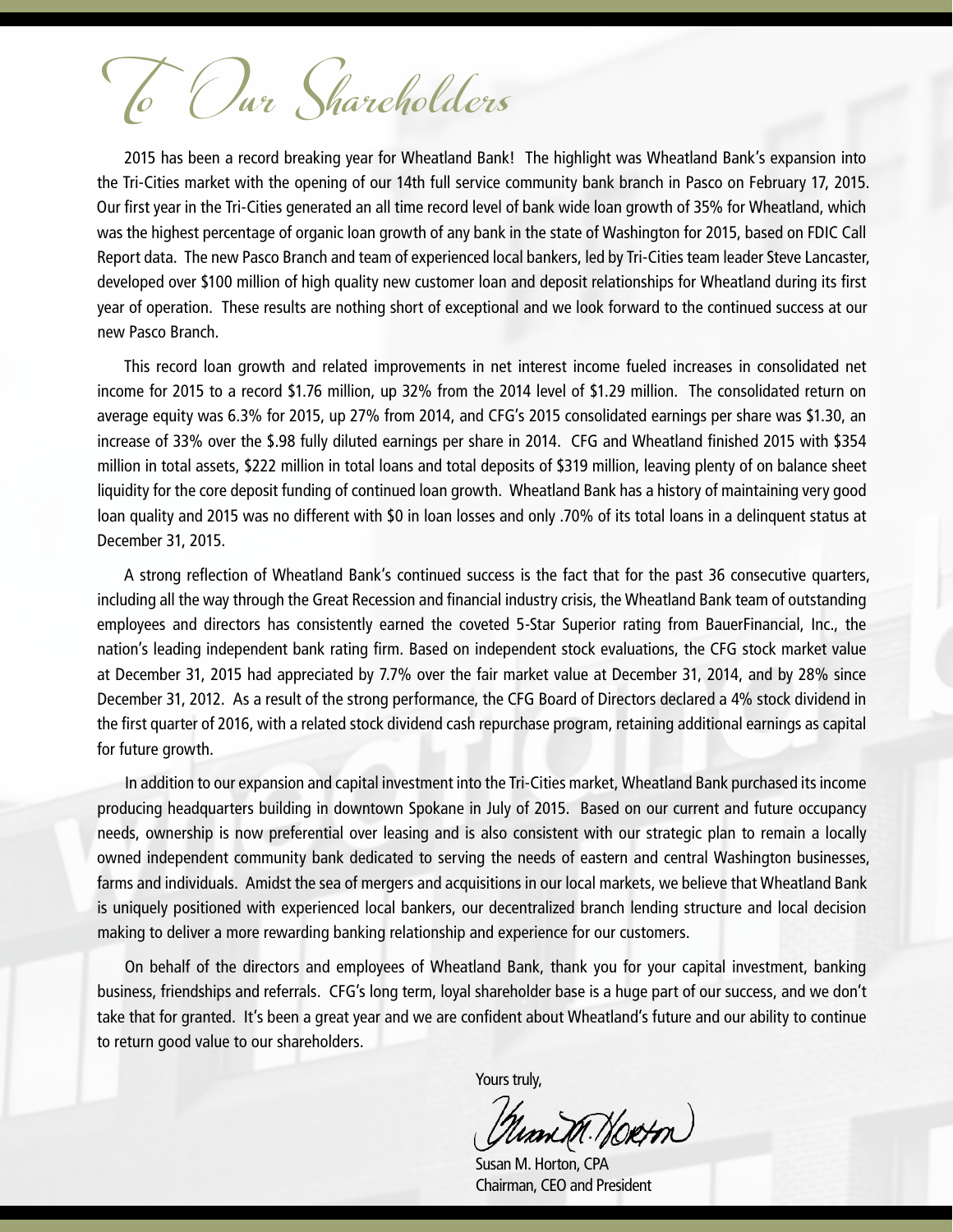## Board of directors



**Susan M. Horton, CPA** Chairman, CEO & President Community Financial Group, Inc. Wheatland Bank



**Dennis D. Bly** Vice Chairman Community Financial Group, Inc. Wheatland Bank



**Charles R. Cooper** Director Community Financial Group, Inc. Wheatland Bank



**Donna T. Herak Bock** Director Community Financial Group, Inc. Wheatland Bank



**Howard E. Leffel** Secretary Community Financial Group, Inc. Wheatland Bank



**Richard A. Vandervert** Director Community Financial Group, Inc. Wheatland Bank



**Christopher D. Bell** Director Wheatland Bank



**Scott K. Jones** Director Wheatland Bank



**Marlo D. Merrell** Director Wheatland Bank

# E xecutive vice Presidents



**Joe Druffel** Chief Credit Officer Chief Compliance Officer Wheatland Bank



**Mike Palmer** Chief Banking Officer Wheatland Bank



**Allison Yarnell** Chief Financial Officer Community Financial Group, Inc. Wheatland Bank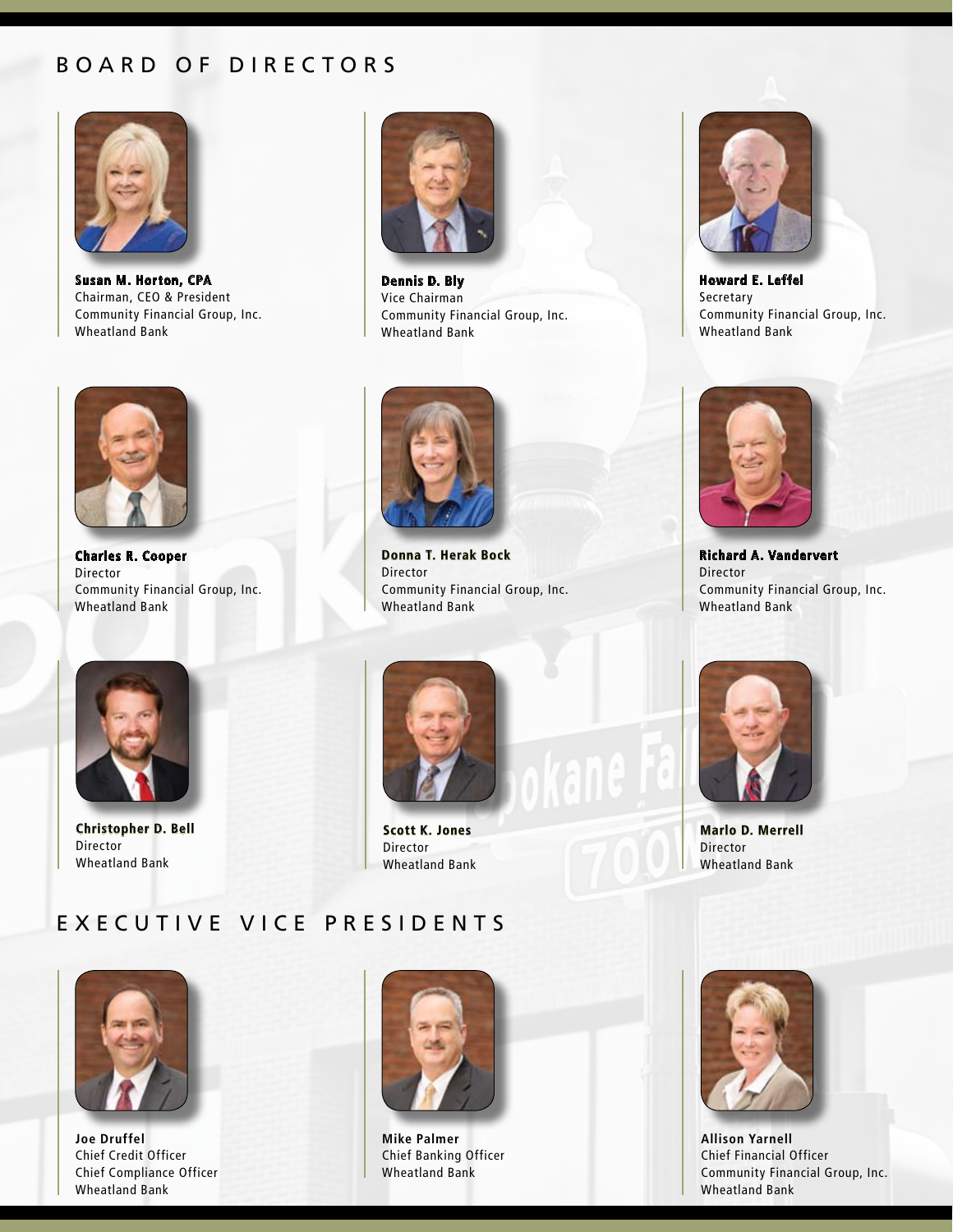# C onsolidated statements of Financial condition

|                                                            |                    | December 31,       |
|------------------------------------------------------------|--------------------|--------------------|
|                                                            | 2015               | 2014               |
| <b>Assets</b>                                              |                    |                    |
| Cash and due from banks                                    | 5,840,252 \$<br>\$ | 6,522,724          |
| Federal funds sold and overnight deposits                  | 20,393,618         | 25,283,207         |
| Cash and cash equivalents                                  | 26,233,870         | 31,805,931         |
| Interest-bearing deposits in banks                         | 46,769,000         | 75,313,000         |
| Securities available-for-sale, at fair value               | 35,969,983         | 56,848,760         |
| Federal Home Loan Bank stock, at cost                      | 409,000            | 912,300            |
| Investment in statutory trust                              | 124,000            | 124,000            |
| Loans held for sale                                        | 530,800            | 345,000            |
| Loans receivable, net of allowance for loan losses;        |                    |                    |
| 2015 \$3,094,183; 2014 \$3,065,568                         | 219,180,049        | 161,338,212        |
| Premises and equipment, net                                | 15,385,573         | 10,039,761         |
| Bank owned life insurance                                  | 7,175,636          | 2,505,741          |
| Other real estate held-for-sale                            | 139,500            | 169,741            |
| Accrued interest receivable and other assets               | 2,548,937          | 1,938,306          |
| <b>Total assets</b>                                        | \$354,466,348      | 341, 340, 752      |
| Liabilities and stockholders' equity                       |                    |                    |
| <b>Liabilities</b>                                         |                    |                    |
| Deposits:                                                  |                    |                    |
| Noninterest-bearing                                        | \$137,654,607      | 136,479,016<br>S.  |
| Interest-bearing                                           | 181,576,968        | 171,637,510        |
| <b>Total deposits</b>                                      | 319,231,575        | 308,116,526        |
| Deferred tax liability, net                                | 561,344            | 613,973            |
| Subordinated debt                                          | 4,124,000          | 4,124,000          |
| Employee Stock Ownership Plan debt                         | 496,572            | 607,185            |
| Accrued interest payable and other liabilities             | 2,010,450          | 2,149,167          |
| <b>Total liabilities</b>                                   | 326,423,941        | 315,610,851        |
| <b>Stockholders' equity</b>                                |                    |                    |
| Preferred stock - no par value, 300,000 shares authorized; |                    |                    |
| none issued                                                |                    |                    |
| Common stock - no par value, 2,000,000 shares authorized;  |                    |                    |
| Shares issued and outstanding                              |                    |                    |
| December 31, 2015 - 1,336,679                              |                    |                    |
| December 31, 2014 - 1,261,668                              | 25,632,945         | 24,329,171         |
| Retained earnings                                          | 2,504,196          | 1,744,094          |
| Employee Stock Ownership Plan debt guarantee               | (496, 572)         | (607, 185)         |
| Accumulated other comprehensive income (loss)              | 401,838            | 263,821            |
| <b>Total stockholders' equity</b>                          | 28,042,407         | 25,729,901         |
| Total liabilities and stockholders' equity                 | \$354,466,348      | 341, 340, 752<br>S |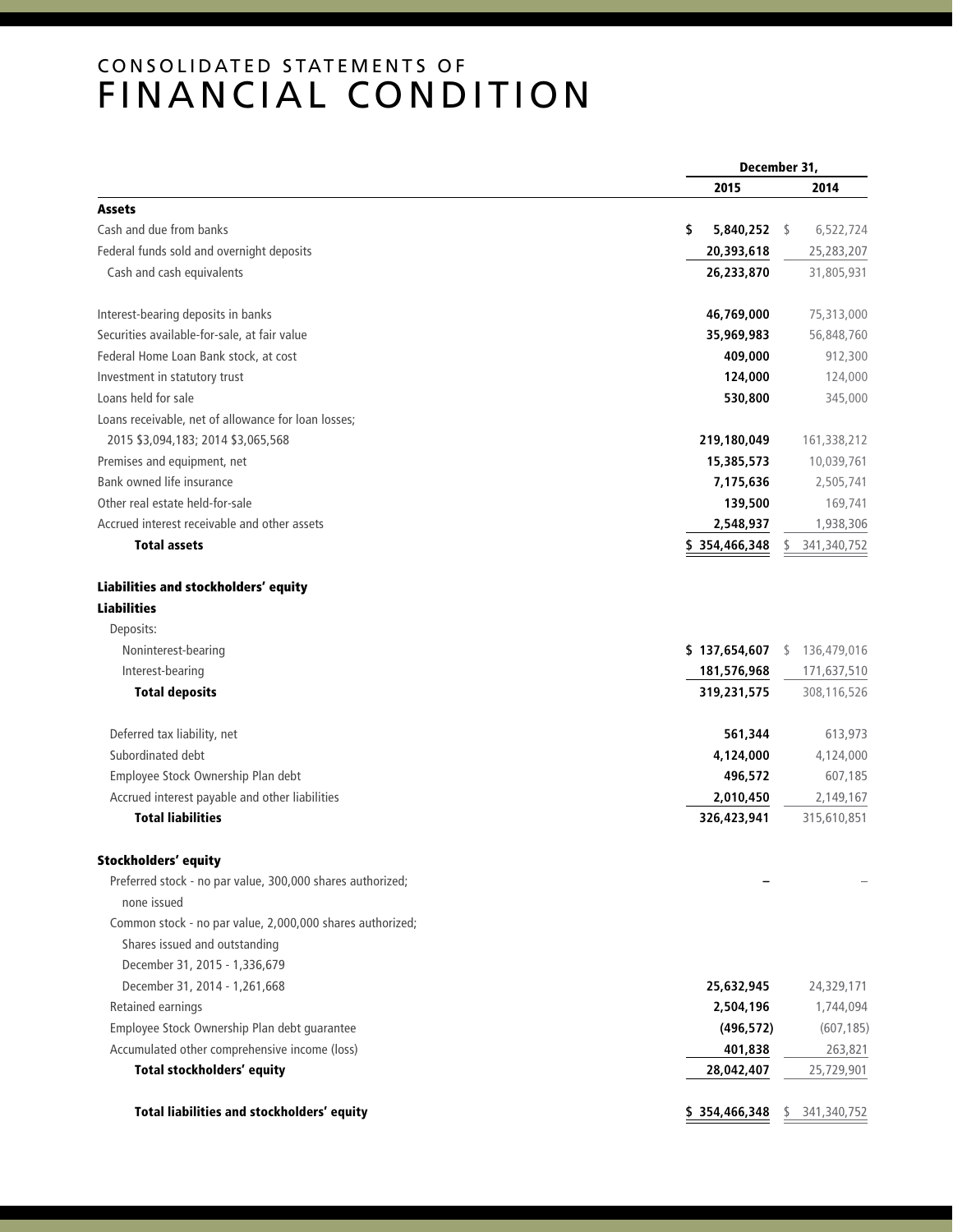# C onsolidated statements of INCOME

|                                                                       | Year Ended December 31, |            |
|-----------------------------------------------------------------------|-------------------------|------------|
|                                                                       | 2015                    | 2014       |
| <b>Interest income</b>                                                |                         |            |
| Loans receivable, including fees                                      | $10,335,642$ \$<br>\$   | 8,338,375  |
| Interest-bearing deposits and federal funds sold                      | 630,821                 | 905,933    |
| Investment securities                                                 |                         |            |
| Taxable                                                               | 332,862                 | 650,279    |
| Non-taxable                                                           | 337,731                 | 252,441    |
| <b>Total interest income</b>                                          | 11,637,056              | 10,147,028 |
| <b>Interest expense</b>                                               |                         |            |
| <b>Deposits</b>                                                       | 185,452                 | 272,135    |
| <b>Borrowed funds</b>                                                 | 148,847                 | 154,847    |
| <b>Total interest expense</b>                                         | 334,299                 | 426,982    |
| <b>Net interest income</b>                                            | 11,302,757              | 9,720,046  |
| Provision for loan losses                                             |                         |            |
| Net interest income after provision for loan losses                   | 11,302,757              | 9,720,046  |
| <b>Noninterest income</b>                                             |                         |            |
| Service charges on deposit accounts                                   | 713,990                 | 730,754    |
| Residential mortgage origination and sale income                      | 257,741                 | 207,227    |
| Third party bankcard interchange income                               | 645,142                 | 611,060    |
| Net gain (loss) on sale of available-for-sale securities              | 94,590                  | (8, 916)   |
| Net gain on other real estate held-for-sale                           |                         | 34,081     |
| Recovery of interest and fees on loans                                |                         | 125,439    |
| Other noninterest income                                              | 382,998                 | 249,176    |
| <b>Total noninterest income</b>                                       | 2,094,461               | 1,948,821  |
| <b>Noninterest expense</b>                                            |                         |            |
| Salaries and benefits, net of direct loan origination costs           | 6,297,255               | 5,528,993  |
| Occupancy                                                             | 1,077,192               | 1,052,201  |
| Information technology                                                | 918,258                 | 830,804    |
| Furniture and equipment depreciation and maintenance                  | 443,441                 | 456,315    |
| Legal, audit and regulatory examinations                              | 232,791                 | 234,458    |
| Regulatory insurance and assessments                                  | 224,655                 | 220,874    |
| Supplies and postage                                                  | 198,419                 | 165,976    |
| Excise tax                                                            | 177,659                 | 153,929    |
| Other operating expenses                                              | 1,346,995               | 1,216,202  |
| <b>Total noninterest expense</b>                                      | 10,916,665              | 9,859,752  |
| Income before income taxes                                            | 2,480,553               | 1,809,115  |
| Federal income tax expense                                            | 717,645                 | 523,299    |
| <b>Net income</b>                                                     | 1,762,908<br>\$<br>- \$ | 1,285,816  |
| <b>Other comprehensive income (loss)</b>                              |                         |            |
| Unrealized gains in securities available-for-sale                     | 303,707                 | 576,473    |
| Reclassification adjustment for (gains) losses realized in net income | (94, 590)               | 8,916      |
| Tax effect                                                            | (71, 100)               | (199, 032) |
| <b>Total other comprehensive income (loss)</b>                        | 138,017                 | 386,357    |
| <b>Total comprehensive income</b>                                     | 1,900,925               | 1,672,173  |
| Basic earnings per share                                              | 1.30<br>\$              | 0.99       |
| Diluted earnings per share                                            | \$<br>1.30<br>S         | 0.98       |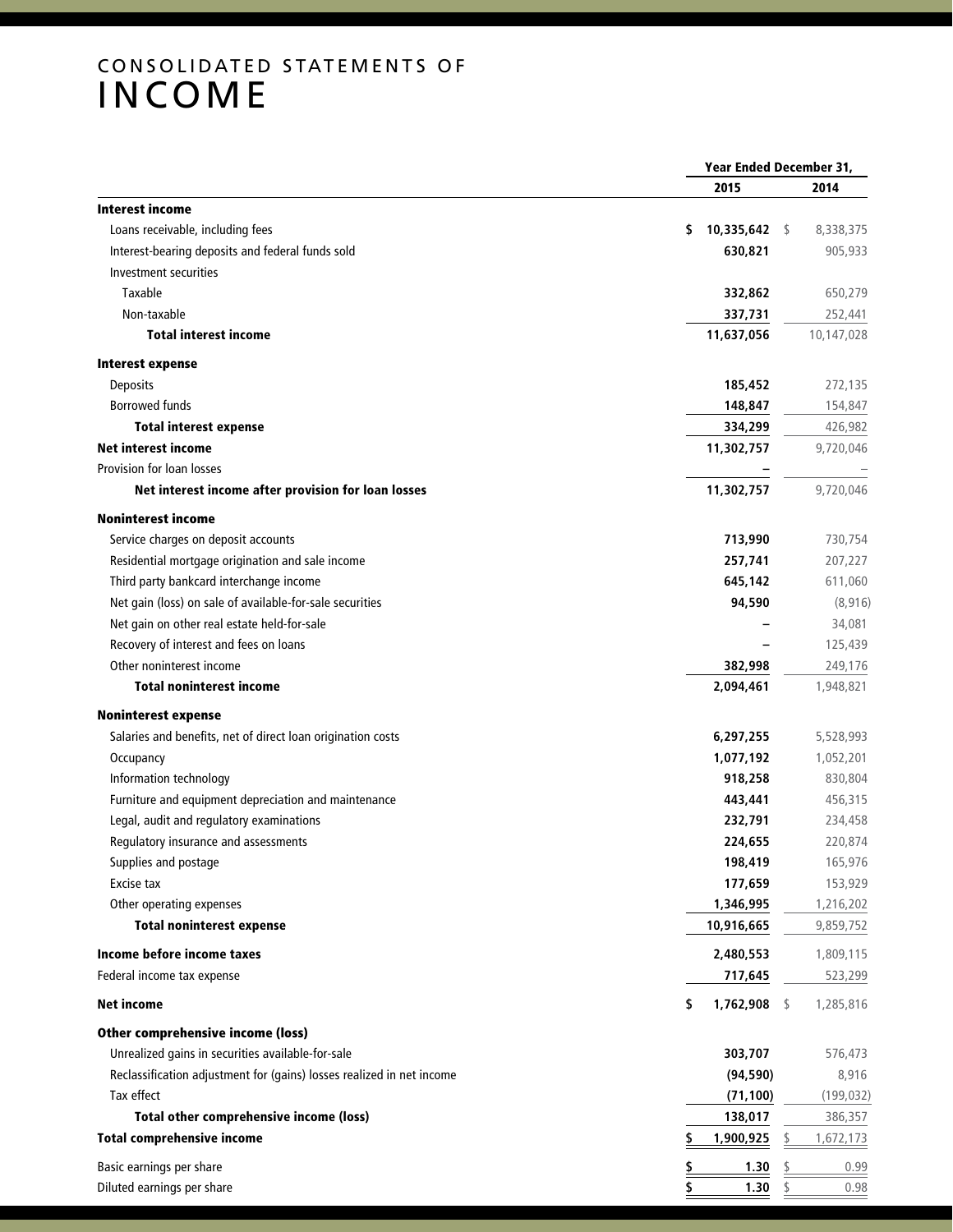# C onsolidated statements of changes in stockholders' Equity

|                                                                               |                     |    |                 |                 |             |                  | Accumulated           |  |              |
|-------------------------------------------------------------------------------|---------------------|----|-----------------|-----------------|-------------|------------------|-----------------------|--|--------------|
|                                                                               |                     |    |                 |                 |             | <b>ESOP</b>      | <b>Other</b>          |  |              |
|                                                                               | <b>Common Stock</b> |    | <b>Retained</b> |                 | <b>Debt</b> | Comprehensive    |                       |  |              |
|                                                                               | <b>Shares</b>       |    | <b>Amount</b>   | <b>Earnings</b> |             | <b>Guarantee</b> | Income (Loss)         |  | <b>Total</b> |
| <b>Balance at December 31, 2013</b>                                           | 1,213,155           | \$ | 23,377,184      | \$<br>1,411,000 | \$          | (679, 216)       | \$<br>$(122, 536)$ \$ |  | 23,986,432   |
| 4% stock dividend on                                                          |                     |    |                 |                 |             |                  |                       |  |              |
| April 7, 2014                                                                 | 48,337              |    | 952,722         | (952, 722)      |             |                  |                       |  |              |
| Redemption of fractional shares                                               |                     |    | (3, 729)        |                 |             |                  |                       |  | (3, 729)     |
| Stock options exercised                                                       | 176                 |    | 2,994           |                 |             |                  |                       |  | 2,994        |
| Guarantee of ESOP debt                                                        |                     |    |                 |                 |             | 72,031           |                       |  | 72,031       |
| Net income                                                                    |                     |    |                 | 1,285,816       |             |                  |                       |  | 1,285,816    |
| Change in unrealized holding gain (loss)                                      |                     |    |                 |                 |             |                  |                       |  |              |
| on securities available-for-sale,                                             |                     |    |                 |                 |             |                  |                       |  |              |
| net of \$199,032 income tax effect                                            |                     |    |                 |                 |             |                  | 386,357               |  | 386,357      |
| <b>Balance at December 31, 2014</b>                                           | 1,261,668           |    | 24,329,171      | 1,744,094       |             | (607, 185)       | 263,821               |  | 25,729,901   |
| 4% stock dividend on                                                          |                     |    |                 |                 |             |                  |                       |  |              |
| April 6, 2015                                                                 | 50,266              |    | 1,002,806       | (1,002,806)     |             |                  |                       |  |              |
| Redemption of fractional shares                                               |                     |    | (4,004)         |                 |             |                  |                       |  | (4,004)      |
| Stock options exercised                                                       | 24,745              |    | 304,972         |                 |             |                  |                       |  | 304,972      |
| Guarantee of ESOP debt                                                        |                     |    |                 |                 |             | 110,613          |                       |  | 110,613      |
| Net income                                                                    |                     |    |                 | 1,762,908       |             |                  |                       |  | 1,762,908    |
| Change in unrealized holding gain (loss)<br>on securities available-for-sale, |                     |    |                 |                 |             |                  |                       |  |              |
| net of \$71,100 income tax effect                                             |                     |    |                 |                 |             |                  | 138,017               |  | 138,017      |
|                                                                               |                     |    |                 |                 |             |                  |                       |  |              |
| <b>Balance at December 31, 2015</b>                                           | 1,336,679           | \$ | 25,632,945      | \$<br>2,504,196 | \$          | $(496, 572)$ \$  | 401.838               |  | \$28,042,407 |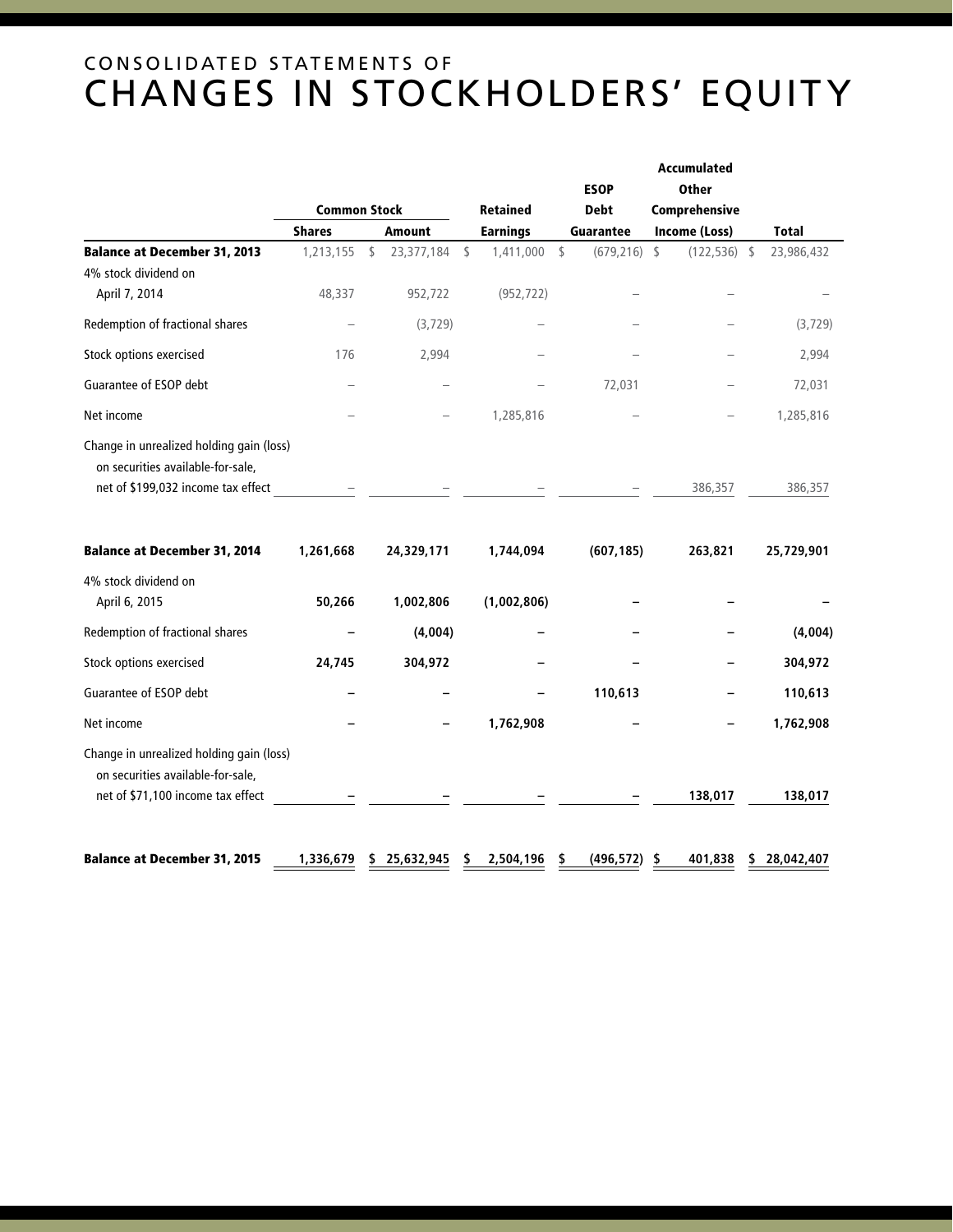# CONSOLIDATED STATEMENTS OF CASH FLOWS

| 2015<br>2014<br>\$<br>1,762,908<br>1,285,816<br>Net income<br>S<br>Depreciation and amortization<br>724,007<br>703,839<br>Net amortization of premiums and discounts on securities available-for-sale<br>672,947<br>514,364<br>Changes in loans held for sale<br>(185, 800)<br>(345,000)<br>Gain on disposal of premises and equipment<br>(3, 925)<br>Gain on sale of other real estate held-for-sale<br>(34,081)<br>Loss on impairment of other real estate held-for-sale<br>30,241<br>21,420<br>Realized (gain) loss on securities available-for-sale, net<br>(94, 590)<br>8,916<br>Provision (benefit) for deferred income taxes<br>(123, 729)<br>(88, 327)<br>Increase in cash surrender value of bank owned life insurance<br>(169, 895)<br>(169, 855)<br>Change in assets and liabilities:<br>Accrued interest receivable and other assets<br>(610, 631)<br>(393, 341)<br>Accrued interest payable and other liabilities<br>142,193<br>(138, 717)<br>Net cash provided by operating activities<br>1,862,816<br>1,645,944<br>28,544,000<br>25,238,119<br>Purchases<br>(3,366,165)<br>(37, 290, 611)<br>Proceeds from sales<br>17,256,231<br>3,155,054<br>Proceeds from maturities, calls or principal reductions<br>6,619,471<br>14,103,112<br>42,100<br>503,300<br>(57, 841, 837)<br>(20, 523, 676)<br>(4,500,000)<br>(6,069,819)<br>(230, 479)<br>Proceeds from sale of equipment<br>3,925<br>175,380<br>Net cash used by investing activities<br>(18, 850, 894)<br>(15, 331, 001)<br><b>Cash flows from financing activities</b><br>Net increase in deposits<br>11,115,049<br>21,099,811<br>304,972<br>2,944<br>Fractional shares paid in cash<br>(4,004)<br>(3, 729)<br>Net cash provided by financing activities<br>11,416,017<br>21,099,076<br>Net change in cash and cash equivalents<br>(5,572,061)<br>7,414,019<br>Cash and cash equivalents at beginning of year<br>31,805,931<br>24,391,912<br>Cash and cash equivalents at end of year<br>26,233,870<br>31,805,931<br>\$<br>Supplemental disclosure of cash flow information<br>Cash paid during the year for:<br>\$<br>350,719<br>\$<br>443,149<br>Interest<br>\$<br>\$<br>894,316<br>606,453<br>Income taxes |                                                                                   | Year Ended December 31, |  |  |
|---------------------------------------------------------------------------------------------------------------------------------------------------------------------------------------------------------------------------------------------------------------------------------------------------------------------------------------------------------------------------------------------------------------------------------------------------------------------------------------------------------------------------------------------------------------------------------------------------------------------------------------------------------------------------------------------------------------------------------------------------------------------------------------------------------------------------------------------------------------------------------------------------------------------------------------------------------------------------------------------------------------------------------------------------------------------------------------------------------------------------------------------------------------------------------------------------------------------------------------------------------------------------------------------------------------------------------------------------------------------------------------------------------------------------------------------------------------------------------------------------------------------------------------------------------------------------------------------------------------------------------------------------------------------------------------------------------------------------------------------------------------------------------------------------------------------------------------------------------------------------------------------------------------------------------------------------------------------------------------------------------------------------------------------------------------------------------------------------------------------------------------------------------------------------------|-----------------------------------------------------------------------------------|-------------------------|--|--|
|                                                                                                                                                                                                                                                                                                                                                                                                                                                                                                                                                                                                                                                                                                                                                                                                                                                                                                                                                                                                                                                                                                                                                                                                                                                                                                                                                                                                                                                                                                                                                                                                                                                                                                                                                                                                                                                                                                                                                                                                                                                                                                                                                                                 |                                                                                   |                         |  |  |
|                                                                                                                                                                                                                                                                                                                                                                                                                                                                                                                                                                                                                                                                                                                                                                                                                                                                                                                                                                                                                                                                                                                                                                                                                                                                                                                                                                                                                                                                                                                                                                                                                                                                                                                                                                                                                                                                                                                                                                                                                                                                                                                                                                                 | <b>Cash flows from operating activities</b>                                       |                         |  |  |
|                                                                                                                                                                                                                                                                                                                                                                                                                                                                                                                                                                                                                                                                                                                                                                                                                                                                                                                                                                                                                                                                                                                                                                                                                                                                                                                                                                                                                                                                                                                                                                                                                                                                                                                                                                                                                                                                                                                                                                                                                                                                                                                                                                                 |                                                                                   |                         |  |  |
|                                                                                                                                                                                                                                                                                                                                                                                                                                                                                                                                                                                                                                                                                                                                                                                                                                                                                                                                                                                                                                                                                                                                                                                                                                                                                                                                                                                                                                                                                                                                                                                                                                                                                                                                                                                                                                                                                                                                                                                                                                                                                                                                                                                 | Adjustments to reconcile net income to net cash provided by operating activities: |                         |  |  |
|                                                                                                                                                                                                                                                                                                                                                                                                                                                                                                                                                                                                                                                                                                                                                                                                                                                                                                                                                                                                                                                                                                                                                                                                                                                                                                                                                                                                                                                                                                                                                                                                                                                                                                                                                                                                                                                                                                                                                                                                                                                                                                                                                                                 |                                                                                   |                         |  |  |
|                                                                                                                                                                                                                                                                                                                                                                                                                                                                                                                                                                                                                                                                                                                                                                                                                                                                                                                                                                                                                                                                                                                                                                                                                                                                                                                                                                                                                                                                                                                                                                                                                                                                                                                                                                                                                                                                                                                                                                                                                                                                                                                                                                                 |                                                                                   |                         |  |  |
|                                                                                                                                                                                                                                                                                                                                                                                                                                                                                                                                                                                                                                                                                                                                                                                                                                                                                                                                                                                                                                                                                                                                                                                                                                                                                                                                                                                                                                                                                                                                                                                                                                                                                                                                                                                                                                                                                                                                                                                                                                                                                                                                                                                 |                                                                                   |                         |  |  |
|                                                                                                                                                                                                                                                                                                                                                                                                                                                                                                                                                                                                                                                                                                                                                                                                                                                                                                                                                                                                                                                                                                                                                                                                                                                                                                                                                                                                                                                                                                                                                                                                                                                                                                                                                                                                                                                                                                                                                                                                                                                                                                                                                                                 |                                                                                   |                         |  |  |
|                                                                                                                                                                                                                                                                                                                                                                                                                                                                                                                                                                                                                                                                                                                                                                                                                                                                                                                                                                                                                                                                                                                                                                                                                                                                                                                                                                                                                                                                                                                                                                                                                                                                                                                                                                                                                                                                                                                                                                                                                                                                                                                                                                                 |                                                                                   |                         |  |  |
|                                                                                                                                                                                                                                                                                                                                                                                                                                                                                                                                                                                                                                                                                                                                                                                                                                                                                                                                                                                                                                                                                                                                                                                                                                                                                                                                                                                                                                                                                                                                                                                                                                                                                                                                                                                                                                                                                                                                                                                                                                                                                                                                                                                 |                                                                                   |                         |  |  |
|                                                                                                                                                                                                                                                                                                                                                                                                                                                                                                                                                                                                                                                                                                                                                                                                                                                                                                                                                                                                                                                                                                                                                                                                                                                                                                                                                                                                                                                                                                                                                                                                                                                                                                                                                                                                                                                                                                                                                                                                                                                                                                                                                                                 |                                                                                   |                         |  |  |
|                                                                                                                                                                                                                                                                                                                                                                                                                                                                                                                                                                                                                                                                                                                                                                                                                                                                                                                                                                                                                                                                                                                                                                                                                                                                                                                                                                                                                                                                                                                                                                                                                                                                                                                                                                                                                                                                                                                                                                                                                                                                                                                                                                                 |                                                                                   |                         |  |  |
|                                                                                                                                                                                                                                                                                                                                                                                                                                                                                                                                                                                                                                                                                                                                                                                                                                                                                                                                                                                                                                                                                                                                                                                                                                                                                                                                                                                                                                                                                                                                                                                                                                                                                                                                                                                                                                                                                                                                                                                                                                                                                                                                                                                 |                                                                                   |                         |  |  |
|                                                                                                                                                                                                                                                                                                                                                                                                                                                                                                                                                                                                                                                                                                                                                                                                                                                                                                                                                                                                                                                                                                                                                                                                                                                                                                                                                                                                                                                                                                                                                                                                                                                                                                                                                                                                                                                                                                                                                                                                                                                                                                                                                                                 |                                                                                   |                         |  |  |
|                                                                                                                                                                                                                                                                                                                                                                                                                                                                                                                                                                                                                                                                                                                                                                                                                                                                                                                                                                                                                                                                                                                                                                                                                                                                                                                                                                                                                                                                                                                                                                                                                                                                                                                                                                                                                                                                                                                                                                                                                                                                                                                                                                                 |                                                                                   |                         |  |  |
|                                                                                                                                                                                                                                                                                                                                                                                                                                                                                                                                                                                                                                                                                                                                                                                                                                                                                                                                                                                                                                                                                                                                                                                                                                                                                                                                                                                                                                                                                                                                                                                                                                                                                                                                                                                                                                                                                                                                                                                                                                                                                                                                                                                 |                                                                                   |                         |  |  |
|                                                                                                                                                                                                                                                                                                                                                                                                                                                                                                                                                                                                                                                                                                                                                                                                                                                                                                                                                                                                                                                                                                                                                                                                                                                                                                                                                                                                                                                                                                                                                                                                                                                                                                                                                                                                                                                                                                                                                                                                                                                                                                                                                                                 |                                                                                   |                         |  |  |
|                                                                                                                                                                                                                                                                                                                                                                                                                                                                                                                                                                                                                                                                                                                                                                                                                                                                                                                                                                                                                                                                                                                                                                                                                                                                                                                                                                                                                                                                                                                                                                                                                                                                                                                                                                                                                                                                                                                                                                                                                                                                                                                                                                                 | <b>Cash flows from investing activities</b>                                       |                         |  |  |
|                                                                                                                                                                                                                                                                                                                                                                                                                                                                                                                                                                                                                                                                                                                                                                                                                                                                                                                                                                                                                                                                                                                                                                                                                                                                                                                                                                                                                                                                                                                                                                                                                                                                                                                                                                                                                                                                                                                                                                                                                                                                                                                                                                                 | Net change in interest-bearing deposits                                           |                         |  |  |
|                                                                                                                                                                                                                                                                                                                                                                                                                                                                                                                                                                                                                                                                                                                                                                                                                                                                                                                                                                                                                                                                                                                                                                                                                                                                                                                                                                                                                                                                                                                                                                                                                                                                                                                                                                                                                                                                                                                                                                                                                                                                                                                                                                                 | Securities available-for-sale:                                                    |                         |  |  |
|                                                                                                                                                                                                                                                                                                                                                                                                                                                                                                                                                                                                                                                                                                                                                                                                                                                                                                                                                                                                                                                                                                                                                                                                                                                                                                                                                                                                                                                                                                                                                                                                                                                                                                                                                                                                                                                                                                                                                                                                                                                                                                                                                                                 |                                                                                   |                         |  |  |
|                                                                                                                                                                                                                                                                                                                                                                                                                                                                                                                                                                                                                                                                                                                                                                                                                                                                                                                                                                                                                                                                                                                                                                                                                                                                                                                                                                                                                                                                                                                                                                                                                                                                                                                                                                                                                                                                                                                                                                                                                                                                                                                                                                                 |                                                                                   |                         |  |  |
|                                                                                                                                                                                                                                                                                                                                                                                                                                                                                                                                                                                                                                                                                                                                                                                                                                                                                                                                                                                                                                                                                                                                                                                                                                                                                                                                                                                                                                                                                                                                                                                                                                                                                                                                                                                                                                                                                                                                                                                                                                                                                                                                                                                 |                                                                                   |                         |  |  |
|                                                                                                                                                                                                                                                                                                                                                                                                                                                                                                                                                                                                                                                                                                                                                                                                                                                                                                                                                                                                                                                                                                                                                                                                                                                                                                                                                                                                                                                                                                                                                                                                                                                                                                                                                                                                                                                                                                                                                                                                                                                                                                                                                                                 | Proceeds from redemption of FHLB stock                                            |                         |  |  |
|                                                                                                                                                                                                                                                                                                                                                                                                                                                                                                                                                                                                                                                                                                                                                                                                                                                                                                                                                                                                                                                                                                                                                                                                                                                                                                                                                                                                                                                                                                                                                                                                                                                                                                                                                                                                                                                                                                                                                                                                                                                                                                                                                                                 | Net (increase) decrease in loans receivable                                       |                         |  |  |
|                                                                                                                                                                                                                                                                                                                                                                                                                                                                                                                                                                                                                                                                                                                                                                                                                                                                                                                                                                                                                                                                                                                                                                                                                                                                                                                                                                                                                                                                                                                                                                                                                                                                                                                                                                                                                                                                                                                                                                                                                                                                                                                                                                                 | Purchase of life insurance policies                                               |                         |  |  |
|                                                                                                                                                                                                                                                                                                                                                                                                                                                                                                                                                                                                                                                                                                                                                                                                                                                                                                                                                                                                                                                                                                                                                                                                                                                                                                                                                                                                                                                                                                                                                                                                                                                                                                                                                                                                                                                                                                                                                                                                                                                                                                                                                                                 | Purchases of premises and equipment                                               |                         |  |  |
|                                                                                                                                                                                                                                                                                                                                                                                                                                                                                                                                                                                                                                                                                                                                                                                                                                                                                                                                                                                                                                                                                                                                                                                                                                                                                                                                                                                                                                                                                                                                                                                                                                                                                                                                                                                                                                                                                                                                                                                                                                                                                                                                                                                 |                                                                                   |                         |  |  |
|                                                                                                                                                                                                                                                                                                                                                                                                                                                                                                                                                                                                                                                                                                                                                                                                                                                                                                                                                                                                                                                                                                                                                                                                                                                                                                                                                                                                                                                                                                                                                                                                                                                                                                                                                                                                                                                                                                                                                                                                                                                                                                                                                                                 | Proceeds from sale of other real estate held-for-sale                             |                         |  |  |
|                                                                                                                                                                                                                                                                                                                                                                                                                                                                                                                                                                                                                                                                                                                                                                                                                                                                                                                                                                                                                                                                                                                                                                                                                                                                                                                                                                                                                                                                                                                                                                                                                                                                                                                                                                                                                                                                                                                                                                                                                                                                                                                                                                                 |                                                                                   |                         |  |  |
|                                                                                                                                                                                                                                                                                                                                                                                                                                                                                                                                                                                                                                                                                                                                                                                                                                                                                                                                                                                                                                                                                                                                                                                                                                                                                                                                                                                                                                                                                                                                                                                                                                                                                                                                                                                                                                                                                                                                                                                                                                                                                                                                                                                 |                                                                                   |                         |  |  |
|                                                                                                                                                                                                                                                                                                                                                                                                                                                                                                                                                                                                                                                                                                                                                                                                                                                                                                                                                                                                                                                                                                                                                                                                                                                                                                                                                                                                                                                                                                                                                                                                                                                                                                                                                                                                                                                                                                                                                                                                                                                                                                                                                                                 |                                                                                   |                         |  |  |
|                                                                                                                                                                                                                                                                                                                                                                                                                                                                                                                                                                                                                                                                                                                                                                                                                                                                                                                                                                                                                                                                                                                                                                                                                                                                                                                                                                                                                                                                                                                                                                                                                                                                                                                                                                                                                                                                                                                                                                                                                                                                                                                                                                                 | Proceeds from stock options exercised                                             |                         |  |  |
|                                                                                                                                                                                                                                                                                                                                                                                                                                                                                                                                                                                                                                                                                                                                                                                                                                                                                                                                                                                                                                                                                                                                                                                                                                                                                                                                                                                                                                                                                                                                                                                                                                                                                                                                                                                                                                                                                                                                                                                                                                                                                                                                                                                 |                                                                                   |                         |  |  |
|                                                                                                                                                                                                                                                                                                                                                                                                                                                                                                                                                                                                                                                                                                                                                                                                                                                                                                                                                                                                                                                                                                                                                                                                                                                                                                                                                                                                                                                                                                                                                                                                                                                                                                                                                                                                                                                                                                                                                                                                                                                                                                                                                                                 |                                                                                   |                         |  |  |
|                                                                                                                                                                                                                                                                                                                                                                                                                                                                                                                                                                                                                                                                                                                                                                                                                                                                                                                                                                                                                                                                                                                                                                                                                                                                                                                                                                                                                                                                                                                                                                                                                                                                                                                                                                                                                                                                                                                                                                                                                                                                                                                                                                                 |                                                                                   |                         |  |  |
|                                                                                                                                                                                                                                                                                                                                                                                                                                                                                                                                                                                                                                                                                                                                                                                                                                                                                                                                                                                                                                                                                                                                                                                                                                                                                                                                                                                                                                                                                                                                                                                                                                                                                                                                                                                                                                                                                                                                                                                                                                                                                                                                                                                 |                                                                                   |                         |  |  |
|                                                                                                                                                                                                                                                                                                                                                                                                                                                                                                                                                                                                                                                                                                                                                                                                                                                                                                                                                                                                                                                                                                                                                                                                                                                                                                                                                                                                                                                                                                                                                                                                                                                                                                                                                                                                                                                                                                                                                                                                                                                                                                                                                                                 |                                                                                   |                         |  |  |
|                                                                                                                                                                                                                                                                                                                                                                                                                                                                                                                                                                                                                                                                                                                                                                                                                                                                                                                                                                                                                                                                                                                                                                                                                                                                                                                                                                                                                                                                                                                                                                                                                                                                                                                                                                                                                                                                                                                                                                                                                                                                                                                                                                                 |                                                                                   |                         |  |  |
|                                                                                                                                                                                                                                                                                                                                                                                                                                                                                                                                                                                                                                                                                                                                                                                                                                                                                                                                                                                                                                                                                                                                                                                                                                                                                                                                                                                                                                                                                                                                                                                                                                                                                                                                                                                                                                                                                                                                                                                                                                                                                                                                                                                 |                                                                                   |                         |  |  |
|                                                                                                                                                                                                                                                                                                                                                                                                                                                                                                                                                                                                                                                                                                                                                                                                                                                                                                                                                                                                                                                                                                                                                                                                                                                                                                                                                                                                                                                                                                                                                                                                                                                                                                                                                                                                                                                                                                                                                                                                                                                                                                                                                                                 |                                                                                   |                         |  |  |
|                                                                                                                                                                                                                                                                                                                                                                                                                                                                                                                                                                                                                                                                                                                                                                                                                                                                                                                                                                                                                                                                                                                                                                                                                                                                                                                                                                                                                                                                                                                                                                                                                                                                                                                                                                                                                                                                                                                                                                                                                                                                                                                                                                                 |                                                                                   |                         |  |  |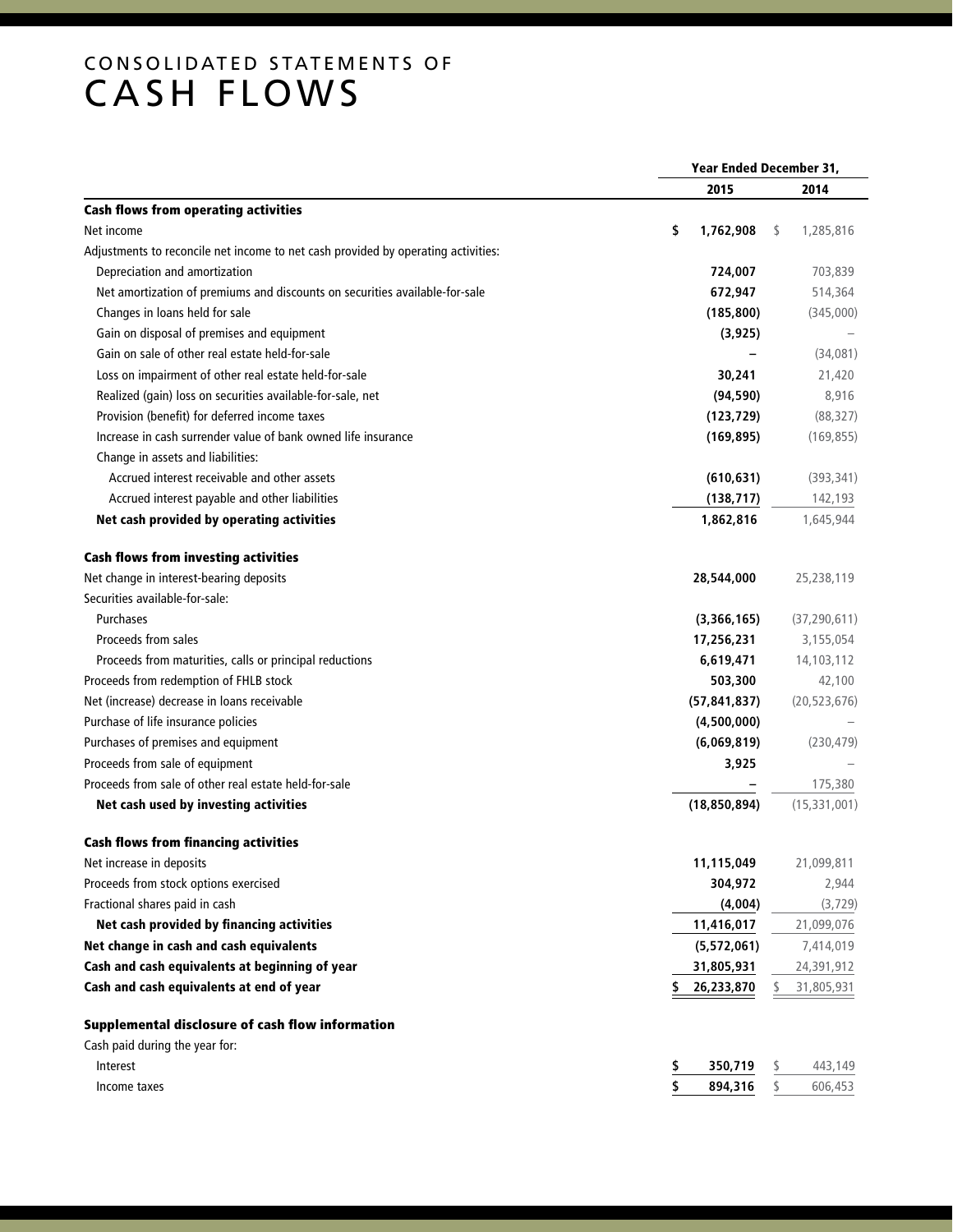### WHEATLAND BANK LOCATIONS

**Community Financial Group, Inc. & Wheatland Bank Administrative Headquarters** 222 N Wall St, Ste 308 Spokane, WA 99201 (509) 242-5626 (888) 896-2577

**Spokane Downtown** 222 N Wall St, Ste 100 Spokane, WA 99201 (509) 458-2265

**Spokane Northside** 10801 N Newport Highway Spokane, WA 99218 (509) 232-4325

**Spokane Valley** 14732 E Indiana Ave Spokane Valley, WA 99216 (509) 232-5705

### **Davenport**

600 Morgan St Davenport, WA 99122 (509) 725-0211

#### **Wilbur**

8 SE Main St Wilbur, WA 99185 (509) 647-5518

**Odessa** 22 E 1st Ave Odessa, WA 99159

(509) 982-2641